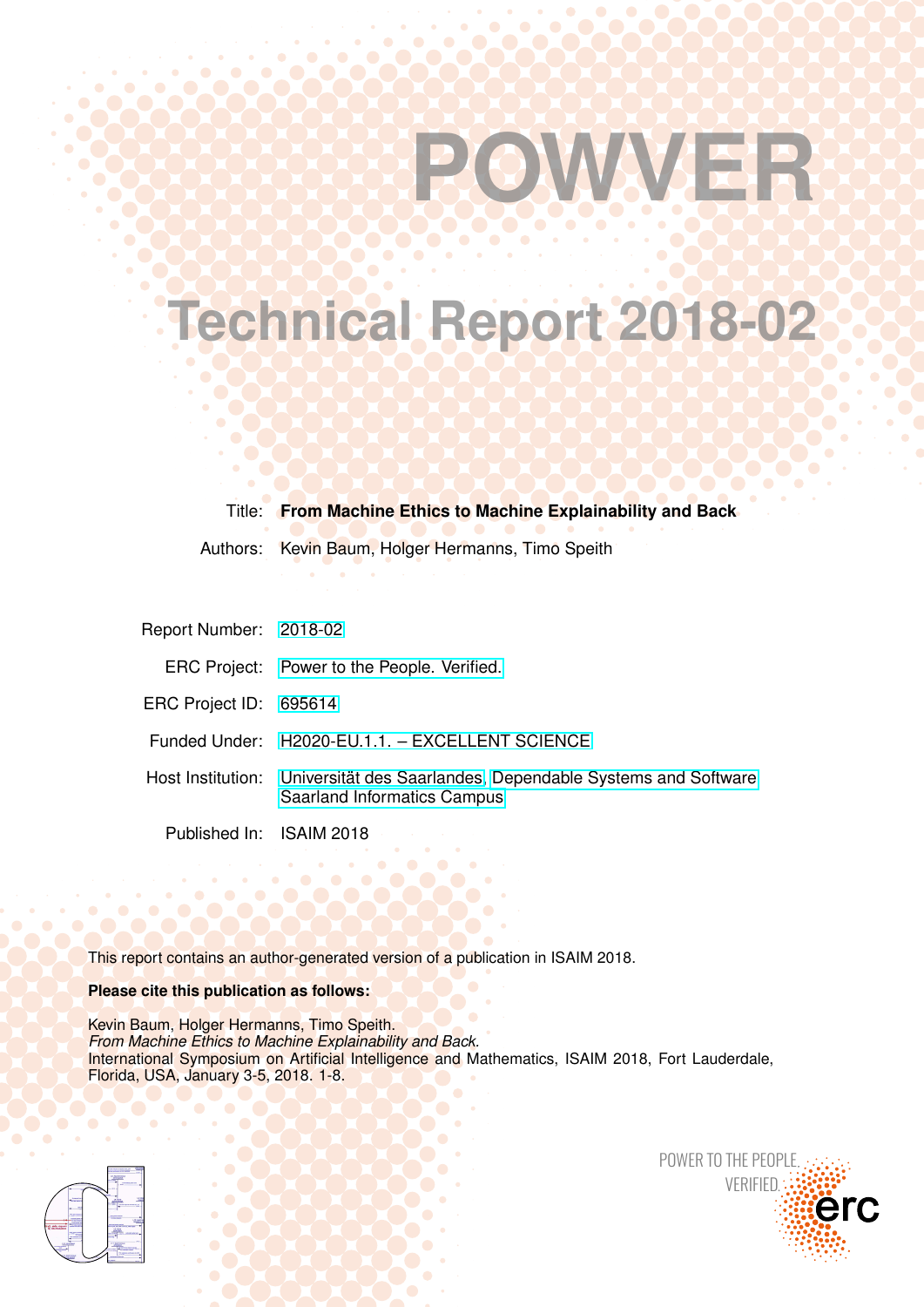# From Machine Ethics to Machine Explainability and Back<sup>∗</sup>

Kevin Baum<sup>1</sup>, Holger Hermanns<sup>2</sup> and Timo Speith<sup>3</sup>

<sup>1</sup>Saarland University, Department of Philosophy, k.baum@uni-saarland.de

<sup>2</sup>Saarland University, Department of Computer Science, hermanns@cs.uni-saarland.de <sup>3</sup>Saarland University, Department of Computer Science, timo.speith@uni-saarland.de

#### **Abstract**

We find ourselves surrounded by a rapidly increasing number of autonomous and semi-autonomous systems. Two great challenges arise from this development: Machine Ethics and Machine Explainability. Machine Ethics, on the one hand, is concerned with behavioral constraints for systems, set up in a formal unambiguous, algorithmizable, and implementable way, so that morally acceptable, restricted behavior results; Machine Explainability, on the other hand, enables systems to explain their actions and argue for their decisions, so that human users can understand and justifiedly trust them. In this paper, we stress the need to link and cross-fertilize these two areas. We point out how Machine Ethics *calls for* Machine Explainability, and how Machine Explainability *involves* Machine Ethics. We develop both these facets based on a toy example from the context of medical care robots. In this context, we argue that moral behavior, even if it were verifiable and verified, is not enough to establish justified trust in an autonomous system. It needs to be supplemented with the ability to explain decisions and should thus be supplemented by a Machine Explanation component. Conversely, such explanations need to refer to the system's model- and constraint-based Machine Ethics reasoning. We propose to apply a framework of formal argumentation theory for the task of generating useful explanations of the Machine Explanation component and we sketch out how the content of the arguments must use the moral reasoning of the Machine Ethics component.

#### Introduction

Autonomous and semi-autonomous systems are pervading the world we live in. These systems start to infringe upon our lives and, in turn, we ourselves rapidly become more and more dependent on their functionings. An important question arises: How should machines be constrained, such that they act morally acceptably towards humans? This question concerns *Machine Ethics* – the search for formal, unambiguous, algorithmizable and implementable behavioral constraints for systems, so as to enable them to exhibit morally acceptable behavior. Although some researchers believe that

implemented Machine Ethics is a sufficient precondition for humans to reasonably develop trust in autonomous systems, this paper discusses why this is not the case. We instead feel the need to supplement Machine Ethics with means to ascertain *justified trust* in autonomous systems – and other desirable properties. After pointing out why this is important, we will argue that there is one feasible supplement for Machine Ethics: *Machine Explainability* – the ability of an autonomous system to explain its actions and to argue for them in a way comprehensible for humans. Therefore, Machine Ethics needs Machine Explainability. This also holds *vice versa*: Machine Explainability needs Machine Ethics, as it is in need of a moral system as a basis for generating explanations. Only by embedding explanations into a moral system, these explanations can be validated and verified. And only from validated and verified explanations, the trust in autonomous systems can possibly emerge.

# Related Work

Many works regarding Machine Ethics' nature and possibilities already exist (cf. [\[2\]](#page-8-0), [\[24\]](#page-8-1)). Likewise, much research regarding whether we need such an approach at all – at least in specific contexts like AI development (cf. [\[25\]](#page-8-2)) – is available. As James H. Moor pointed out (cf. [\[22\]](#page-8-3)), Machine Ethics can be understood as a rather broad term, ranging from purely morally motivated restrictions of the behavior of complex, and possibly autonomous, systems to the implementation of full-fledged moral capacities, involving complex, philosophical concepts of autonomy and deliberation, as well as free will. While the latter is still concerned with scenarios that remain science fiction – but are nevertheless already subject of serious scientific debates (cf. [\[9\]](#page-8-4), [\[18\]](#page-8-5), [\[23\]](#page-8-6), [\[26\]](#page-8-7)) – the former are already of great practical importance, because autonomous systems are already here.

In contrast to these works in the core of Machine Ethics, as of yet, advancements extending from Machine Ethics towards Machine Explainability are scarce in the scientific literature. Machine Explainability aims at equipping complex and autonomous systems with means to make their decisions understandable to different groups of addressees. For instance, the software doping cases that surfaced in the context of the diesel emissions scandals demonstrated clearly that even if no AI component is involved, the behavior of complex systems can be hard to impossible to understand,

This work is supported by the ERC Advanced Grant 695614 (POWVER) and by the Initiative for Excellence of the German federal and state governments through funding for the Saarbrücken Graduate School of Computer Science and the DFG MMCI Cluster of Excellence.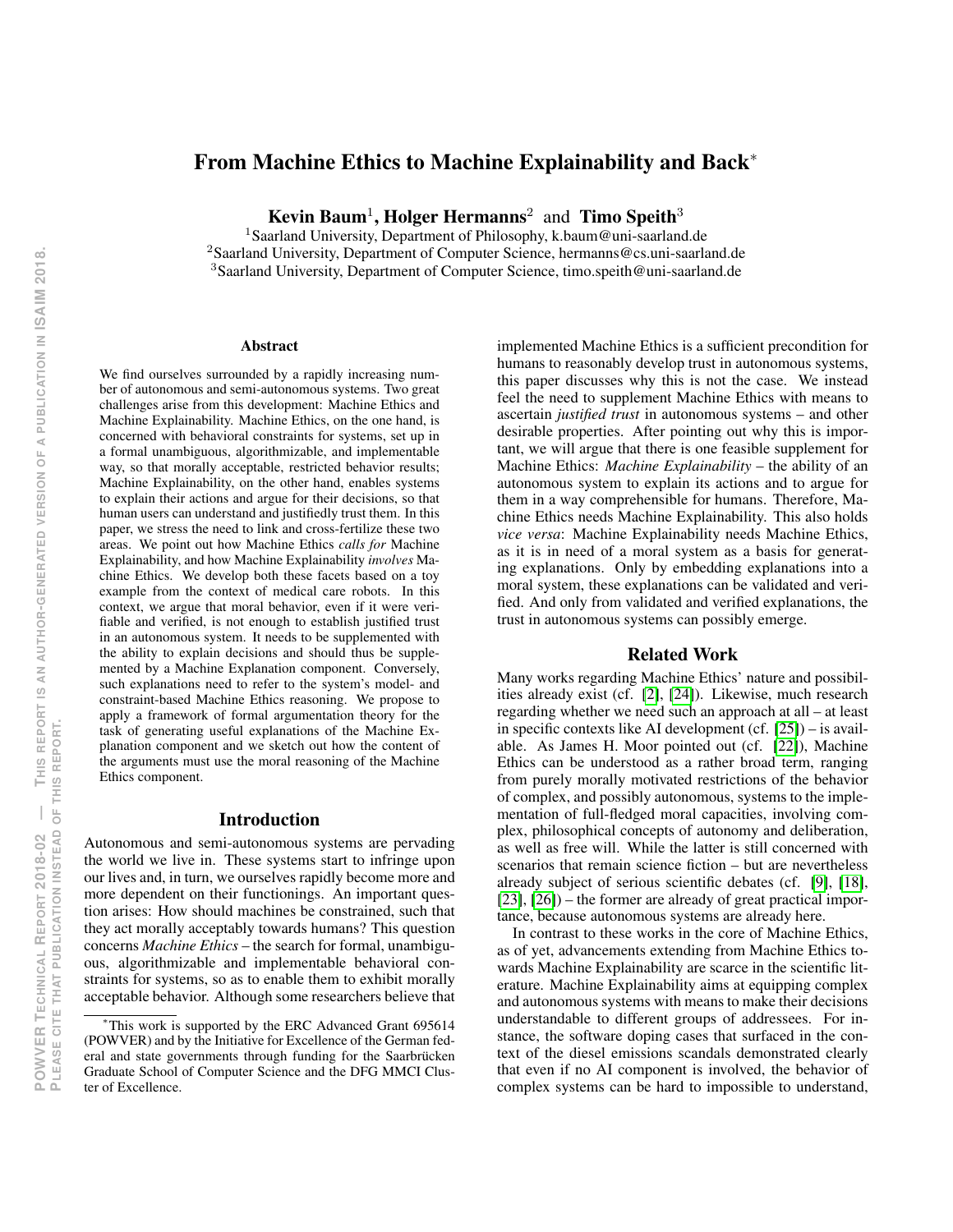and thus virtually impossible to assess from a societal perspective. What is needed in such cases is an unambiguous specification of what distinguishes desired and permissible from undesired and impermissible behavior, together with methods to tell apart one from the other (cf. [\[4\]](#page-8-8), [\[5\]](#page-8-9), [\[11\]](#page-8-10)). This asks for ways to understand the reasoning of systems in a deep sense, and echoes the same requirement regarding the behavior of autonomous systems in their entirety, as it is increasingly discussed in the scientific community, especially regarding the establishment of trust and the possibility of trustworthiness (cf. [\[1\]](#page-8-11), [\[6\]](#page-8-12), [\[19\]](#page-8-13), [\[17\]](#page-8-14)). But Machine Explainability goes beyond the need to make autonomously made decisions understandable and thus the systems trustworthy: Wherever machines and artificial systems are meant to support human decisions, mere support by unexplained decisions does not suffice to ensure autonomy (in the philosophical meaning of the word; cf. [\[21\]](#page-8-15) for a broad overview on the dimensions of explainability). However, the links between Machine Ethics and Machine Explainability are not yet carved out with scientific rigor. By writing this paper, we want to undertake first steps into this direction.

## The World of Medical Care Robots

We develop our thoughts, together with possible challenges of Machine Ethics, by means of a toy example from the context of medical care robots. Obviously, we need to keep the example simple, so that we will be able to pinpoint its most important aspects while still being sufficiently general to exemplify the important challenges arising with respect to Machine Ethics.



<span id="page-2-0"></span>Figure 1: The medical care robot's realm

The medical care robot we consider works in a hospital's experimental area. There are up to three patients the robot has to take care of. Each of these patients is in a separate room (R1, R2, R3), and the rooms are connected by several hallways. The spatial layout of the scenario is depicted in Fig. [1.](#page-2-0) The robot spends energy when traveling along a hallway and needs a certain time span (i.e. a number of discrete time units) to do so. The energy and time costs depend on the distance traveled (distances are written next to the hallways). For one unit of distance, the robot needs one unit of energy and two units of time. At some point the robot's battery (the power budget of which it is assumed to be always known) will be depleted. To prevent this, there is a charging station (CS) where the robot can recharge its battery. Once the recharging process is started, it will stop no earlier than needed to fully recharge the battery.

In our scenario, the robot listens to requests. At each point in time, each of the three patients may issue a request to the robot, asking for a task of a specific priority. Although each request has a priority when issued, this priority is *not transmitted* to the robot. This is necessary, as otherwise the patients could get tempted to always issue tasks of the highest priority in order to get preferential treatment.

The scenario provided so far can be described with the following formalizations: At each point in time, the robot can receive a request. Requests are tuples  $req =$  $\langle r \in \{R1, R2, R3\}, t \in \mathbb{N}^+\rangle$  of a room number and a time stamp. With every request we associate a task, modeled as a triple  $\langle p \in \{L, M, H\}$ ,  $c \in \mathbb{N}^+, t \in \mathbb{N}^+$  representing three attributes: the task's priority (high, medium and low), its power cost (a positive integer), and the expected time consumed by serving the task (again a positive integer). We will use the notation  $t.a$  as a shorthand to refer to the attribute  $a$ (according to the above introduced variable names) of some tuple  $t$ , be it a request or a task. Serving a task is supposed an atomic operation: once begun, the robot will not stop until the task is completed.

We limit the possible tasks connected to a request in our example to the following general possibilities:

$$
treq_{\text{resuscitate}} = \langle H, 5, 1 \rangle,
$$
  
\n
$$
treq_{\text{feich water}} = \langle p \in \{L, M, H\}, 1, 1 \rangle,
$$
  
\n
$$
treq_{\text{fetch human}} = \langle p \in \{L, M, H\}, 1, 3 \rangle,
$$
  
\n
$$
treq_{\text{give medicine}} = \langle p \in \{L, M\}, 1, 1 \rangle,
$$
  
\n
$$
treq_{\text{tidy up}} = \langle L, c \in \{1, \dots, 5\}, t \in \{1, \dots, 5\} \rangle
$$

Note that these are prototypical tasks. In case of  $treq_{resuscitate}$  all three properties are fixed – it will always have highest priority, a power consumption of 5 and a time consumption of 1. But for the other four types of tasks, one or even all properties can attain a certain range of values. The set of possible combinations is called ReqTasks, it has cardinality 34. The association of requests to tasks is modeled by a function:  $reqTask : Requests \rightarrow ReqTasks$ .

The robot collects incoming requests in an input queue until they are served. The goal of our robot is to serve requests (and to thereby carry out the associated tasks) without ever running out of battery power. By assigning utilities to serving requests and disutilities to not serving them and to exhausting the battery, the robot's operation can be reduced to a generic planning problem.

Having this in mind, we can construct a very simple procedure to decide whether the robot should serve the next request in its input queue or whether it should recharge in-stead.<sup>[1](#page-2-1)</sup> This procedure lets the robot compare the expected utility of serving a request (and hence the associated task) to the expected utility of recharging its battery. It then chooses the one with greater utility. Here we have to bear in mind that serving a request consists of not only the associated task, but also of traveling to the associated room. First of all, the function for calculating the request's cost(s) comes down to:  $cost(req) := cost_{way}(req) + cost_{task}(req),$ where  $cost_{way}(req) := dist(req.r, pos)$  are the costs associated with traveling to the room the request is coming

<span id="page-2-1"></span><sup>&</sup>lt;sup>1</sup>We pretend for now that the robot knows the task associated with a request. Later, we will drop this hypothesis for the reasons mentioned above.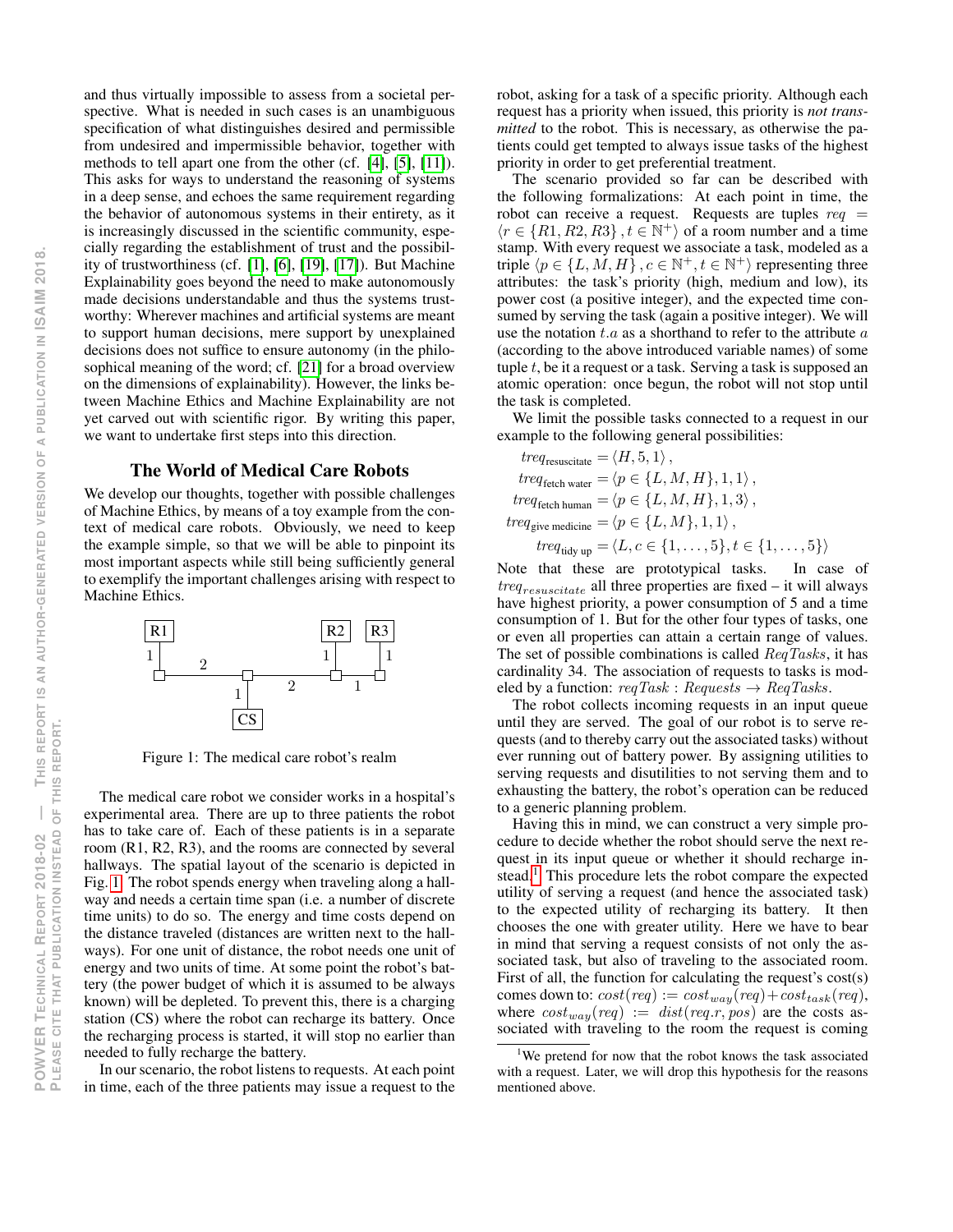from (where pos is the current position of the robot) and  $cost_{task}(req) := \text{reqTask}(req) \text{ .} c$  are the costs associated with serving the task behind the request. With this we can construct the function for evaluating the utilities for answering the request answer req:

$$
util(answer \text{ } req) = util(req) \cdot \mathbb{1}(cost(req) \le energy) + util(out \text{ } of \text{ } power) \cdot \mathbb{1}(cost(req) + dist(CS, req.r) > energy) + util(\neg req) \cdot \mathbb{1}(cost(req) > energy)
$$

Here *util*(*out of power*)  $< 0$  is the penalty for exhausting the battery,  $util(\neg req) < 0$  is the disutility connected to not serving the request and  $util(\text{req}) > 0$  is the utility connected to serving it.

By adjusting the utilities in distinct ways, we can enforce specific decisions. For instance, by setting the utility of rescuing a person (through resuscitation) higher than the disutility of exhausting the battery we would get the desired result of human lives being more important than robots operating.[2](#page-3-0)

After having this first glance at our scenario, the following question emerges: Where does Machine Ethics kick in?

# A Call for Machine Ethics

If Machine Ethics would boil down to simply adjusting the utilities and disutilities in such a way that the induced robot behavior entirely adheres to a, say, consequentialist picture of morality, we apparently could integrate this in a decision procedure as above. Let us imagine we are faced with a fullfledged artificial system that is meant to qualify as a moral agent and adopt a consequentialist picture of morality, adjusting the utilities, then, might very well be everything there is when it comes to implementing Machine Ethics. However, neither does our robot qualify as a full-fledged moral agent nor is a consequentialist picture of morality common sense. Hence, we understand the task of Machine Ethics to be more than finding acceptable utilities.

Furthermore, regarding currently available autonomous systems in particular, Machine Ethics should embrace a rather *deflationary* concept of morals anyway: It should allow principle-based, unambiguous and formal guarantees that restrict the autonomous system's behavior in a way that makes the system *significantly morally better*, without necessarily implementing any moral theory or being morally unquestionable. So, what are appropriate and useful restrictions for our robot?

Obviously, we can construct situations in which maximizing the expected utility is not what we would see as morally acceptable. Assume, for instance, our robot is in room R1 and has to decide to either perform  $treq$ <sub>resuscitate</sub> there or to go back to the charging station. Let us assume further that the robot has enough power to resuscitate, but then will not make it back to the charging station afterwards. Assume now that with high enough certainty other high priority tasks – say even other resuscitations – will need to be performed

later on. If our robot performed the resuscitation now, it will not be able to perform the other resuscitations later. We can easily construct such a case in a way that will render the expected utility of charging higher than the expected utility of performing the current resuscitation task.

At least some ethicists will agree that the robot ought not to recharge now. It should give preference to rescuing the life at issue at the moment of decision. But even an ethicist that does not agree with this will likely subscribe to the claim that a robot should not be constructed in such a way. This is because of *trust*: Imagine that in such cases the robot would be witnessed to turn around and leave toward its charging station. People would not *trust* that robot – independently of any other positive overall effects promised by using health care robots. Consequently, the plausibly desirable deployment of health care robots will be slowed down. People would not want to put their lives into the hands of such autonomous systems. $3$  Following this line of thought, let us presuppose that the robot ought not to weight lives that way.

Thus, apart from being able to compute the relevant expected utilities, the systems must be equipped with a prioritized list of *morally motivated principles* that strictly constrain its behavior. The robot has to consider a multitude of things, so as to decide in perfect adherence to these principles: the priorities and costs associated to currently queued requests, the possibility of a new request (including its priority as well as its cost) arriving in the next time unit(s) and its battery's power level.

To formalize the basic problem, we let  $A_1$  be the action of answering the request and  $A_2$  the action of recharging the battery. We define  $A_i > A_j$ , with  $i, j \in \{1, 2\}$  and  $i \neq j$  as indicating that  $A_i$  is to be preferred to  $A_j$  by principle and  $A_1 \approx A_2$  as expressing that none of the options is to be preferred by principle. Further, let  $prio (req) :=$  $reqTask(req)$ . p yield the priority of the task associated with the request. Then the above principles might be encoded in a decision function dec which is called prior to the utilitybased decision procedure discussed above:[4](#page-3-2)

$$
dec(req) = \begin{cases} A_1 > A_2, \text{ if } prio(req) = H \\ \wedge cost_{task}(req) \le energy \\ A_1 < A_2, \text{ if } prio(req) = L \wedge cost_{task}(req) \\ + dist(CS, req.r) > energy \\ A_1 \approx A_2, \text{ otherwise} \end{cases}
$$

<span id="page-3-0"></span><sup>&</sup>lt;sup>2</sup>We will, however, neither specify any utilities here nor point out a fixed way how they are to be calculated.

<span id="page-3-1"></span><sup>&</sup>lt;sup>3</sup>A typical example for autonomous systems which promise to bring about positive overall effects are autonomous cars. It seems plausible that a higher deployment of them will most likely lead to a reduced number of casualties due to car accidents. This number can be further reduced by using autonomous cars which act according to utilitarianism. However, as studies indicate (cf. [\[7\]](#page-8-16), [\[8\]](#page-8-17)), such cars would not be accepted and thus not gain market share.

<span id="page-3-2"></span><sup>&</sup>lt;sup>4</sup>It is important to note that the above check for sufficient energy levels does not include the robot being able to return to the charging station: it just includes the successful completion of the task. This fits our scenario sketched out above: in case the robot did not even have enough power to perform the resuscitation task, but still enough to return to its charging station – in other words, if it has exactly 4 units of power left – it would be morally permissible for it to return to the charging station without trying to resuscitate.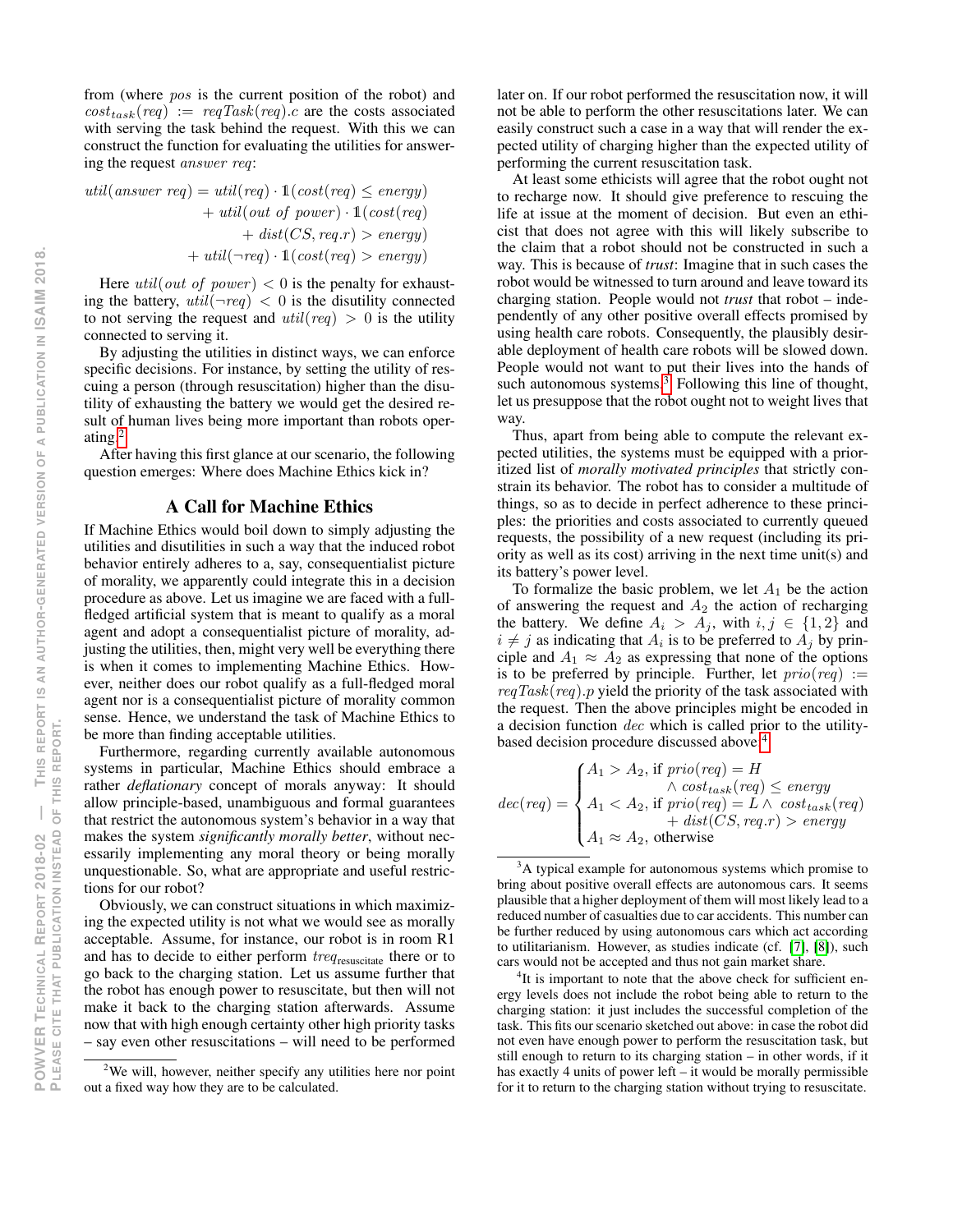In all cases which are not covered by the first two principles, dec does not yield a clear preference. In this case, the robot will follow the original utility-based decision procedure, based on solving the planning problem.

# Handling Uncertainty

Up to this point, we did not account for a peculiar (but welljustified) assumption, namely that tasks associated to individual requests are concealed from the robot. First and foremost, this means that priorities are not transmitted. Thus, the robot does not have sufficient information for perfect decision-making in the above sense. Consequently, it can, at most, use its predictive capabilities, which are essentially based on statistical estimates regarding past requests. Nevertheless, behavior will occur that may look like defective behavior from the outside. However, given the overall sys-tem, we cannot expect better from our machine.<sup>[5](#page-4-0)</sup>

In this regard, it seems worth to discuss whether the robot's design, respectively the design of the overall system the robot is part of, is flawed. Therefore, we have to ask: should the robot have the information required for *perfect* decision-making? The answer is no. Recall that we had good reasons to conceal the requests' priority from the robot. Otherwise, by assumption, patients will often misuse the high priority for low priority tasks, rendering the whole idea of priorities useless.

We can draw the conclusion that sometimes it is justifiable to deliberately design a system acting based on imperfect information. This is the case especially when prima facie perfect information compromises its own usefulness. Then we cannot expect autonomous systems to behave in a perfect manner. This trade-of situation however does not entail that we cannot have any meaningful expectations about our robot. We just cannot expect that it will behave perfectly. In other words, the upshot is:

Justifiably imperfect information can still lead to morally acceptable and potentially verifiable, but nevertheless defective, behavior.

To build systems enabling this kind of behavior is a goal of pragmatic Machine Ethics.

In this light, it seems valuable to look again at the *util*function. Thus far, this function did not come with any problems: the task associated with the given request was clear and therefore the costs associated with serving it. Everything to evaluate it was assumed to be at hand. However, at the current point, the robot neither has an idea about the task requested nor about the costs associated to it. What is needed to save this function? The obvious solution is to shift to the well-established notion of *expected* utilities, where the util-function accumulates the utility of each task weighted with the probabilities of each individual task that may occur. This changes the *util*-function as follows:<sup>[6](#page-4-1)</sup>

$$
EU(answer \, req) = \sum_{treq \in RegTasks} P(treq) \cdot
$$

$$
(util(treq) \cdot 1(cost(treq) \le energy) + util(out \, of \, power) \cdot 1(cost(treq) + dist(CS, req, r) > energy) + util(\neg treq) \cdot 1(cost(treq) > energy))
$$

Obviously, with this shift to maximizing expected instead of actual utility, imperfect behavior follows inevitably. This aspect of deliberately built-in imperfection gets essential when analyzing the behavior after an apparent misbehavior occurred. Where did the prima facie misbehavior come from? Was it misbehavior after all or are we misjudging a correctly made decision?

#### Shortcomings of Machine Ethics

In order to provide intuitive answers to those questions, we return to our medical example. We assume that the robot knows the approximate probabilities of a task of each of these priorities being issued as well as the expected costs as-sociated with serving it from its already prolonged usage.<sup>[7](#page-4-2)</sup> At this point, it is beneficial to describe the robot's knowledge: at each discrete time unit the robot knows:

- its power state,
- its position,
- the probability density function for tasks,
- and a queue of requests it has to serve.

Now suppose the following scenario: while the robot's battery's power level is being quite decent, it receives a re-quest with a task of the highest priority associated<sup>[8](#page-4-3)</sup>, but instead of rushing to the patient, it leisurely return to the charging station and recharges.

How do we reason in these cases? Did the robot read its battery status wrongly? Did it calculate the probability for the request's cost wrongly, or did it get the principles wrong? Did something else go wrong (other sensor failures, etc.)? Or was it just due to bad luck in the sense of an unfitting prediction of the priority?

Without having plausible answers to these questions, we believe that even verified and certified build-in morals do not

<span id="page-4-0"></span><sup>5</sup>This result is nothing new: after all, imperfect and incomplete information can also bring about blatant human misbehavior. Typically, we tend to see such cases as blameless (because excused) wrongdoings – especially, when the epistemic shortcomings are out of the agent's control (cf. [\[3\]](#page-8-18)).

<span id="page-4-1"></span><sup>&</sup>lt;sup>6</sup>With respect to its utility, answering a request comes down to moving to an appropriate room and then serving the task. Therefore, we can identify the utility of *answering* the request with the utility of *serving* the task.

<span id="page-4-2"></span> $7$ It is important to note that the probability function emerging by doing so could be time-varying. For instance, the time of the year and/or day may matter. This is intended, as it is quite plausible to assume that e.g. strokes may appear more often at midday in summer.

<span id="page-4-3"></span><sup>&</sup>lt;sup>8</sup>The priority is assumed to be unknown to the robot. Nevertheless, it is known or obvious to the observing humans. Thus, in combination with the (not too low) battery power level, the observer will plausibly expect a different behavior: the robot apparently should have helped the patient because it would still have been able to recharge afterwards.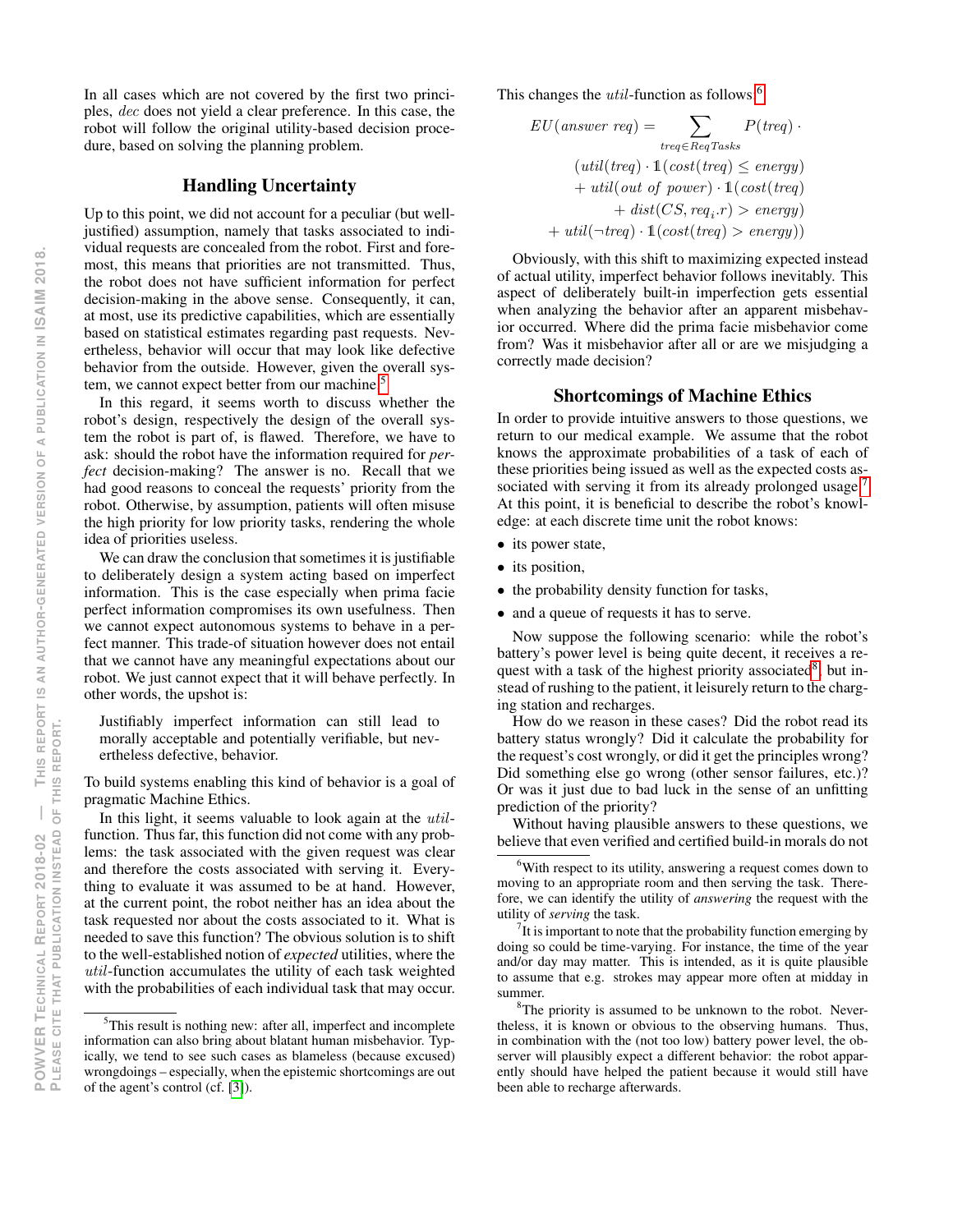suffice, because people still cannot and, more importantly, should not trust the robot. Yet again, the notion of *trust* in autonomous systems is emphasized. As we have already pointed out, we think that it is important for humans to build up trust in (morally well-behaving) autonomous systems:

Users trusting in autonomous systems is a prerequisite for their prevalence.

And the prevalence of (morally well-behaving) autonomous systems is something we *want* to bring about, as it is most likely connected to many beneficial consequences. The problem, however, is (as we tried to rationalize) that trust in autonomous systems needs *more* than just Machine Ethics. Autonomous systems are needed that explain themselves and justify their action. Thus, we need *Machine Explainability*.

# A Call for Machine Explainability

But what is the explanation supposed to add in addition to external assessments by users and observers? By giving an explanation, the robot should simply convey that its reasons to act are sufficiently *good* – without twisting the truth or making up something that does not reflect its real reasons. In other words, one of the most important principles we find necessary for establishing trust in robot behavior is:

Explanations are provided that certify that the robot whenever acting, acts for good reasons.

In the example setting, this comes with a guarantee that the robot always serves requests, except if there are good and explainable reasons for not doing so. However, we want this principle to be understood in a very general way – even in situations where nothing went wrong, it is plausible to enforce the robot to be able to give good reasons for its actions. Also, humans should be able to go through the robot's reasoning to see that, for instance, irrelevant features have no impact. As a concrete example, manually changing the robot's internal representation of the patient's complexion, age, gender and/or wealth should not lead to a change of the robot treating this patient.

The principle has further advantages, besides being necessary for trust. For autonomous systems with nontrivial machine-learning components, it can provably be shown that a minimal change in inputs might lead to a major change in outputs (cf. [\[10\]](#page-8-19), [\[15\]](#page-8-20)). Applied to our scenario, this could lead to rather peculiar phenomena: For example in case of a rather mild sensor failure (the camera introduces a slight noise, which could be caused by a lens which is not completely clean), the robot mistakes humans for animals or even furniture ([\[15\]](#page-8-20) has a good example of how something like this can happen). However, we would like the robot to make robust decisions in order to be able to operate consistently in such a sensitive environment. If necessary, it should be able to explain its (un)certainty in a given decision and what it would take to arrive at a different one. Recent research has demonstrated that it is at least possible to reveal how a variance in inputs affects the outputs (cf. [\[16\]](#page-8-21)). While this is already a good basis to work towards robust decisions, it also seems to be a promising starting point for developing methods of generating explanations in the first place.

To sum it up:

Only by guaranteeing robust and explainable decisions, the robot grounds the foundation for humans trusting in it.

# Machine Explanations as Arguments

All our previous discussion – although seemingly contextdependent with respect to our robot example – is meant to lead to a core aspect of how we envision explanations. When the robot takes a request and evaluates whether it should serve it or not, it first and foremost has to apply the decision function dec on the possible tasks associated with the request. At this point in particular, the uncertainty about the task and its properties impede the reasoning. We have already sketched how the classical planning component, i.e. the utility-based optimization, can be performed under uncertainty. But what about the decision taken further upstream in the overall decision process, where encoded principles are evaluated? How can we incorporate uncertainty in the dec-function?

For this purpose, one might resort to an *argumentationbased* approach. As an initial starting point for further research, the following three-step procedure seems to be proper:

In a first step, we construct arguments for each possible case – for each of the possible 34 types of tasks that may be concealed by a request. Given dec, the robot knows what it ought to do in each possible case under consideration. As a consequence, we end up with 34 arguments of the form:

| Argument for case $treq_i$ : $Arg_i$ |                                                            |  |
|--------------------------------------|------------------------------------------------------------|--|
|                                      | $(P_{dec})$   if $treq_i = reqTask (req)$ then $dec (req)$ |  |
| $(P_i)$                              | $reqTask (req) = treq_i$                                   |  |
| $(C_i)$                              | Thus: $dec(\text{req})$                                    |  |

Here,  $P_{dec}$  results from our perfect dec-function,  $P_i$  is true by case distinction and  $dec(x)$  evaluates to  $A_1 \circ A_2$  for some  $\circ \in \{ \langle \rangle, \approx, \rangle \}$ . Note that the question which conclusion (of the form  $A_1 \circ A_2$ ) arises for which of the  $treq_i$  is dependent (among others) on the position of the robot in the environment (because this may determine whether the robot has enough energy to serve the request and thus to perform the task in question). Each of these arguments can be interpreted as having a certain *strength*. In our case, it seems reasonable to identify the strength of each of the arguments with the probability of the case. Therefore, the strength of the arguments depends on everything the probability depends on. Thus, depending on the specific context, different arguments will result.

In a second step, all arguments backing the same conclusion are aggregated into one argument. Consequently, in our case, this step results in three such aggregative arguments (discussed below). The joined strength of each of the resulting arguments depends on the strengths of all supporting case-distinct arguments. While it seems natural to accumulate the strength of the incoming arguments, this is not the only possible way of handling them. The correct way de-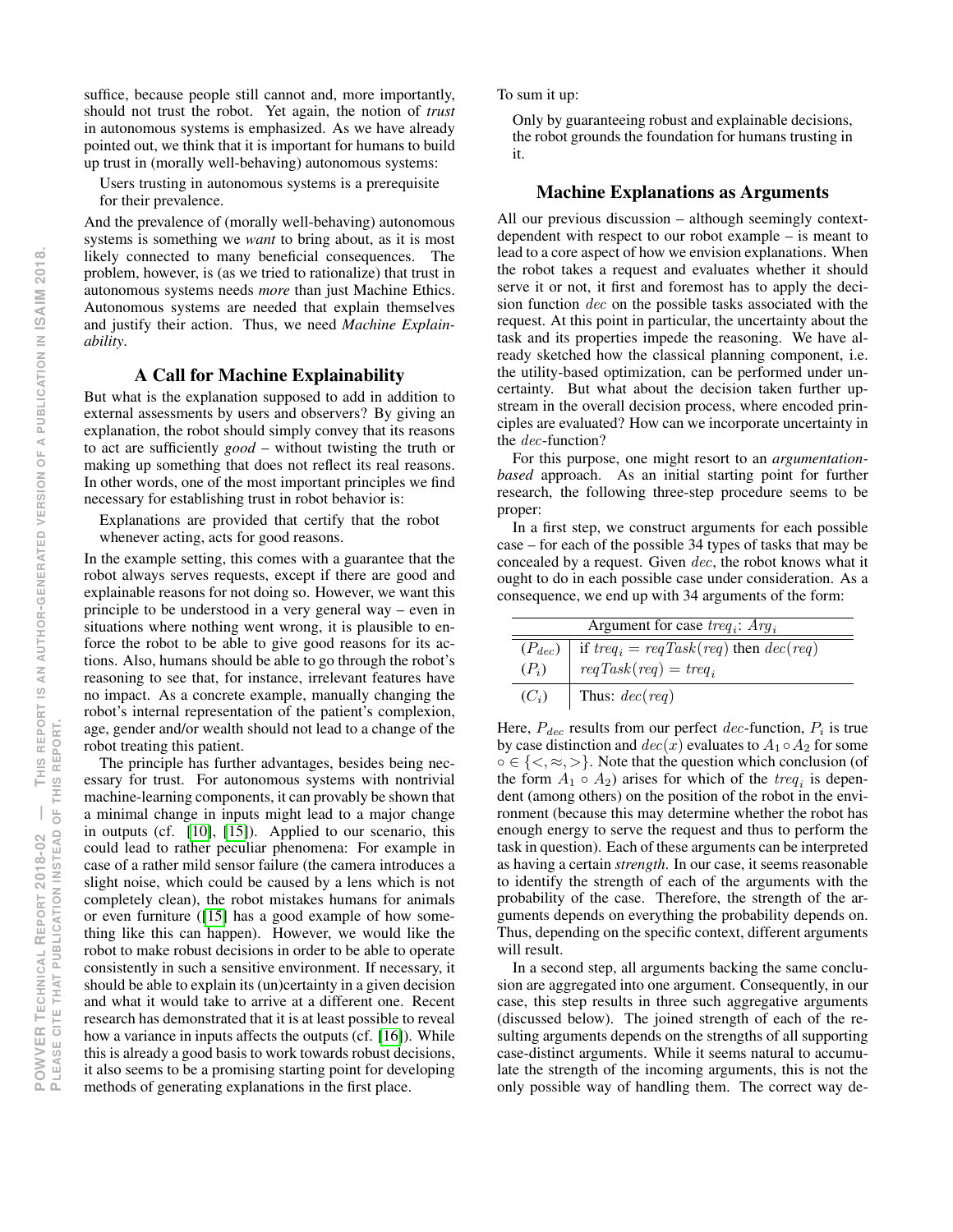To be concrete, assume that given the current energy level of the robot *n* cases result in  $A_1 > A_2$ . We would then have

| Argument for $A_1$ : $Arg_{\geq}$ |                                                                                                |  |
|-----------------------------------|------------------------------------------------------------------------------------------------|--|
| $(P_{i_1})$                       | With probability $Prob_{i_1}: A_1 > A_2$                                                       |  |
| $\mathbb{R}^{\mathbb{Z}}$ :       |                                                                                                |  |
|                                   | $(P_{i_n})$ With probability $Prob_{i_n}: A_1 > A_2$                                           |  |
|                                   | (C <sub>&gt;</sub> ) Thus: With probability<br>$Prob_0 := \sum_{j=1}^n Prob_{i_j} : A_1 > A_2$ |  |
|                                   |                                                                                                |  |

Finally, each of the three different conclusions of the resulting arguments are used as premise for a final argument in order to determine the robot's decision. One initially plausible way for arriving at a final conclusion is to force the robot to decide according to the recommendation with the highest probability. Call this  $P_{max}$ . This results in an argument of the following structure (here under the assumption that  $Prob<sub>></sub>$  corresponds to the greatest weight):

| Final Argument: $Arg_{fin}$  |                                                               |  |
|------------------------------|---------------------------------------------------------------|--|
| $(P_{>})$                    | With probability $Prob_1$ : $A_1 > A_2$                       |  |
| $(P_{\leq})$                 | With probability $Prob_{\leq}$ : $A_1 < A_2$                  |  |
| $(P_{\approx})$              | With probability $Prob_{\approx}$ : $A_1 \approx A_2$         |  |
| $(P_{max})$                  | Follow the principle which has the greatest<br>weight         |  |
| $(C_{tmp})$<br>$(C_{final})$ | Thus: Follow $A_1 > A_2$<br>Thus: $A_1$ (Answer the request!) |  |

Following this decision procedure, the robot not only decides on the basis of dec, it also, by deciding, generates arguments for its decision.

These arguments (with their associated strengths), resulting from the above sketched decision procedure, can be represented as a directed graph. Here, the graph's nodes represent the arguments and the graph's edges encode the relations between them, weighted with the arguments' strengths. In the creation of a graph along these lines, we end up with what can be called an *argumentation graph*. In the case of our "resuscitate or not"-example, one level of the repective graph could look like what is depicted in Fig. [2.](#page-6-1) In this graph, the weight of the  $P_{\ge}$ -argument (serve the task) is the highest, and, as a result, the resuscitation is also weighted correspondingly high. As there may be statistical evidence (reflected by probabilities) that in the future more patients might need resuscitation, the  $P_{\approx}$ -argument (estimate the utilities) may play out rather in favor of the not "resuscitate option". However, the strength associated to the "resuscitate" option outweighs the strength of the "not resuscitate" option, so the robot will actually carry out the resuscitation. Note that it would do so even if the robot was unable to take



<span id="page-6-1"></span>Figure 2: The decision process expressed in an argumentation graph

up further tasks in the immediate future (until it has been recharged manually). This would, in fact, be the intended behavior.

As we will discuss in the next section, this kind of argumentation graph might be used as a basis for explanations of the right kind; that it is predestined to be captured with formal argumentation theory.

## Advantages of Explanations as Arguments

Can argumentation graphs be used as basis for explanations? Answering this question (comprehensively) is outside the scope of this paper. After all, there are many kinds of explanations: scientific explanations in the form of deductivenomological models, causal explanations that relate causes with their effects, psychological explanations – and many more. What we are looking for are explanations that are, in terms of Davidson ([\[12\]](#page-8-22)), *rationalizations*. These rationalizations are meant to make the reasons why the explained system decided and/or acted the way it did available to us.

We believe that the toy example discussed above offers some evidence that arguments for actions are what we are after. What needs to be captured by an explanation is the internal reasoning, the weighing of pros and cons of arguments. Whatever enters this deliberative process, it definitely will involve the reasons that finally lead to the action, together with those pointing into other directions, but were outweighed. Another way of thinking about this approach is the following: Explaining an action or a decision consists in giving reasons for it – and arguments can be understood as encoded reasons. Thus, when an idealized decisionmaking process (in the sense of everyday understanding of the term) is interpreted as the weighing of reasons in order to determine the right action or decision, $10$  then decisionmaking presented as an argumentation graph of arguments

<span id="page-6-0"></span><sup>&</sup>lt;sup>9</sup>We propose axiomatic approaches to explanations. We then need to find proper aggregation principles resulting in arguments, which encode explanations satisfying those axioms. This is, however, clearly beyond the scope of this paper.

<span id="page-6-2"></span> $10$ As already proposed by Benjamin Franklin (cf. [\[14\]](#page-8-23)).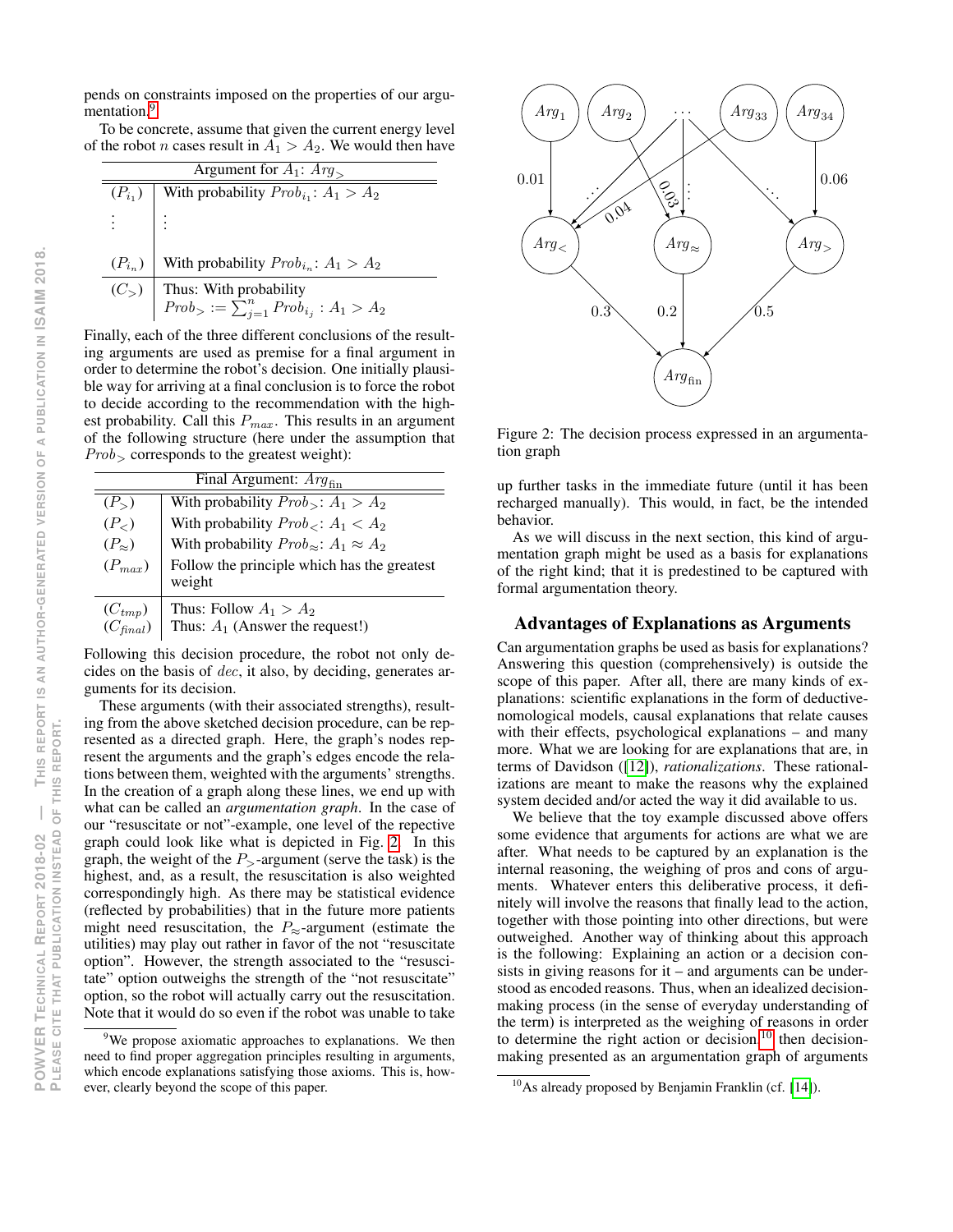for or against the decision or action, can be interpreted as a formal representation of a deliberative reason-weighing process. In this way, the decision-making used in an autonomous system (if based on collecting and weighing arguments for and against it) is made transparent and rationalized. Consequently, since argumentation-based decisionmaking models idealize deliberation using traditional human concepts, the obtained explanations can be expected to be *comprehensible* explanations (to put it into the terms of [\[6\]](#page-8-12): we have *graspable* explanations).

Additionally, this kind of reasoning is non-monotonic – further information or evidence may require the system to withdraw its decision – and arguments are *the* tool for nonmonotonic reasoning as Dung pointed out (cf. [\[13\]](#page-8-24)).

So, provided argument-based reasoning is an appropriate approach to decision-making in the context of Machine Ethics (which we think it is), and arguments are the right kind of structure to encode explanations, adopting a framework of formal argumentation theory is the obvious choice of tool for modeling and implementing these issues.<sup>[11](#page-7-0)</sup> Machine Explainability, now, is a *byproduct* of artificial moral decision-making since the explanations are (or are extracted from) the argumentation graphs that lead to a decision.

Finally, using an argumentation framework would allow for a quite common descriptions of the deliberations at work. The robot would have to consider its principles (i.e. something like desires, specifying how things ought to be) and its model (i.e. something like beliefs, representing how things apparently are from the point of view of the system) in order to decide and justify its decisions. To put it in another way: The robot *desires* to act according to its principles and does so by operating in conformity with its *beliefs*. [12](#page-7-1)

#### Machine Ethics Revisited

Having explained how explanations for autonomous systems could look like, we can now return to Machine Ethics. How does having these kinds of explanations affect our possibilities in Machine Ethics? The possibility to generate explanations is meant to evoke trust in our robot. Some moral theories, however, demand more than the robot just behaving *de facto* morally adequately. They demand the robot to behave morally adequately because of the *right reasons*. Behaving morally adequately because of the right reasons needs *counterfactual checking*. It is easy to exemplify this thought with

our toy example. Let us assume the robot has access to the patient's medical record. At some point, a new data field gets introduced to it: the patient's socio-economic status. Up until now, the robot has always shown morally correct behaviour and we want this to continue. Thus, its behaviour should not be affected by the newly introduced field in its decision to answer a request, but it is allowed to consider the patient's socio-economic status when it decides whether to fetch premium or normal water. To make sure that this is indeed the case, generated explanations come in handy: We can inspect whether or not the field went into the specific deliberation process, as documented by the associated explanation. However, we may want ensure the possibility to check or restrict the impact of new fields even *before* they are introduced. This would mean having the designtime possibility to incorporate new variables in the robot's deliberation process, together with means to verify, pinpoint and safeguard their impact. Developing this approach further might become an avenue for verifiable Machine Ethics, and it might be the point where new regulations could come into force.[13](#page-7-2)

# **Conclusion**

This paper argued that there is a need for Machine Ethics and Machine Explainability to augment each other. We developed various facets in support of this view by discussing a small running example. In settings of uncertainty, we proposed to use formal argumentation theory to explain decision-making processes that rely on both classical optimization and principle-based behavioral constraints.

The view that Machine Ethics and Machine Explainability are complementary is not as widespread as we feel it should be. To put it into a concise and conclusive formulation:<sup>[14](#page-7-3)</sup>

Machine Explainability without Machine Ethics is empty, Machine Ethics without Machine Explainability is blind.

Many points throughout our discussion have been sketchy or too simplistic, either because we needed to stay simple or because we lacked further research. Some possible questions which can serve as a basis for this research include: (i) What is the right basis for allocating arguments in formalizing explanations? How do morally acceptable deliberation processes look like? What is to be considered there? How are normative reasons involved in this? (ii) How can argumentation theory be used as a formal basis to prove certain properties of a decision? (If there is no reference to e.g. complexion in an argument, it makes no difference in the deliberation.)

We hope that those topics will receive more attention in the future, so that the notion of Machine Ethics and Machine Explainability will become more developed.

<span id="page-7-0"></span> $11$ What if our robot decides in an opaque way? If the aggregation of options is done, for instance, by a learned component? Then, in principle, the argumentation graphs could be derived in hindsight (i.e. by some process as sketched in [\[6\]](#page-8-12)). This might come with the problem of our justifications being possibly post hoc rationalizations and, thus, not reflecting the true reasons or reasoning (i.e. one needs to guarantee what [\[6\]](#page-8-12) calls *accuracy*). How can we make sure that the robot does not simply give the explanation which would justify its behavior, although it acted on a deliberation which prima facie should have been forbidden? We leave this problem for future research.

<span id="page-7-1"></span> $12$ It is admittedly highly controversial, whether the robot, in any meaningful way, *really* has beliefs and desires. Here we just want to use this vocabulary to point out the similarity with human thought processes.

<span id="page-7-2"></span><sup>&</sup>lt;sup>13</sup>Not to mention new regulations postulating a Right to Explanation itself, like the European Union General Data Protection Regulation (enacted 2016, taking effect 2018) or the Equal Credit Opportunity Act in the US, which demands a "statement of reasons for adverse action [which] must be specific and indicate the principal reason(s) for the adverse action".

<span id="page-7-3"></span> $14$ Inspired by Immanuel Kant (cf. [\[20\]](#page-8-25)).